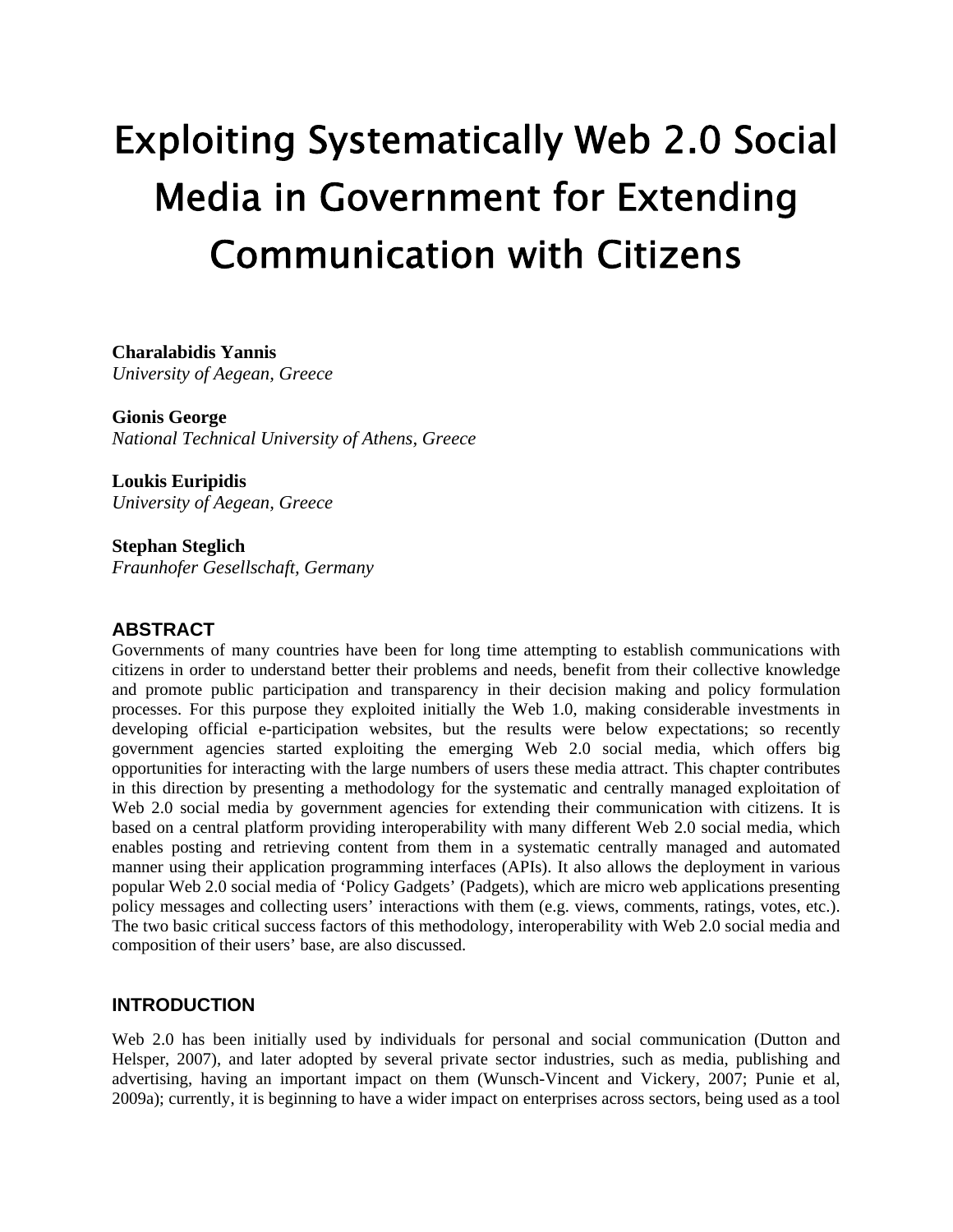for improved customer relationship and 'co-creation' of innovations in products, services and internal processes in cooperation with customers, suppliers and business partners. Some a first knowledge base has been developed in this area, which has taken the form of guidelines and frameworks for the exploitation of Web 2.0 by private sector firms (e.g. Constantinides, 2009 and 2010). Recently Web 2.0 applications have started being used in government as well, not only for 'soft' tasks (e.g. public relations and public service announcements), but also for 'core' ones (Osimo, 2008; Punie et al, 2009b; Mergel, Schweik, and Fountain 2009); however, the dominant Web 2.0 exploitation pattern in government consists in individual and fragmented uses of a few Web 2.0 social media (for instance posting to a Web 2.0 application of some content, e.g. a political message in the form of a text, image or video, and then retrieving and reading or processing the corresponding user-generated content, e.g. comments on or ratings of this message), while a systematic and centrally managed exploitation of a wide range of Web 2.0 social media is missing.

It should be emphasized that this new Web 2.0 Internet paradigm has the potential to drive important transformations in government related to key values, such as transparency, accountability, communication and collaboration, and to promote deeper levels of civic engagement. It can considerably enhance information flow within and across government agencies and also between government and the public, offering big opportunities for interacting with the large numbers of users that Web 2.0 social media attract. This has been for long time a major objective of many governments all over the world, which have been trying to promote the values of 'participatory democracy', and combine decision making by citizens' elected representatives with extensive citizens' participation in government decisions. The development and penetration of the Internet lead many governments to use it for these purposes, in order to support and extend public participation; this resulted in a rapid growth of e-participation (OECD, 2003 and 2004; Macintosh, 2004; Timmers, 2007), which is defined as the use of information and communication technologies (ICT) for supporting the provision of information concerning government activities, decisions and public policies to citizens, the consultation with them and also their political initiatives and active participation. However, despite the high public investments for the development of 'official' eparticipation websites for the above purposes, their usage by the citizens has been in general limited and below expectations (e.g. see Ferro and Molinari, 2009). This, in combination with the high heterogeneity of citizens in terms of political interests, educational level and technological skills (so a common government e-participation for all might not be feasible), which make it difficult to develop eparticipation spaces 'for all', necessitate governments to investigate the exploitation of the many emerging Web 2.0 social media as well for widening and enhancing e-participation. However, only a very limited knowledge base has been developed concerning the exploitation of Web 2.0 social media by government agencies.

This chapter contributes to filling this gap by describing a methodology for the systematic and centrally managed exploitation of Web 2.0 social media by government agencies in the processes of public policies formulation. It is based on a central platform-toolset providing interoperability with many different Web 2.0 social media, and enabling posting and retrieving content from them in a systematic, centrally managed and machine-supported automated manner, using their application programming interfaces (APIs). It also enables the deployment of 'Policy Gadgets' (Padgets), which are defined as micro web applications, which present policy messages in various popular Web 2.0 social media (e.g. social networks, blogs, forums, news sites, etc) and at the same time enable and collect various types of users' interactions with them (e.g. views, comments, ratings, votes, etc.). Users' interaction data are centrally processed at a first level resulting in useful 'analytics', and also at a second level being used as input in policy simulation models estimating the impact of various policy options. This methodology is going to be validated through 'real life' pilots in the PADGETS ('Policy Gadgets Mashing Underlying Group Knowledge in Web 2.0 Media' – www.padgets.eu) research project, which is supported by the European Commission the 'ICT for Governance and Policy Modelling' research initiative.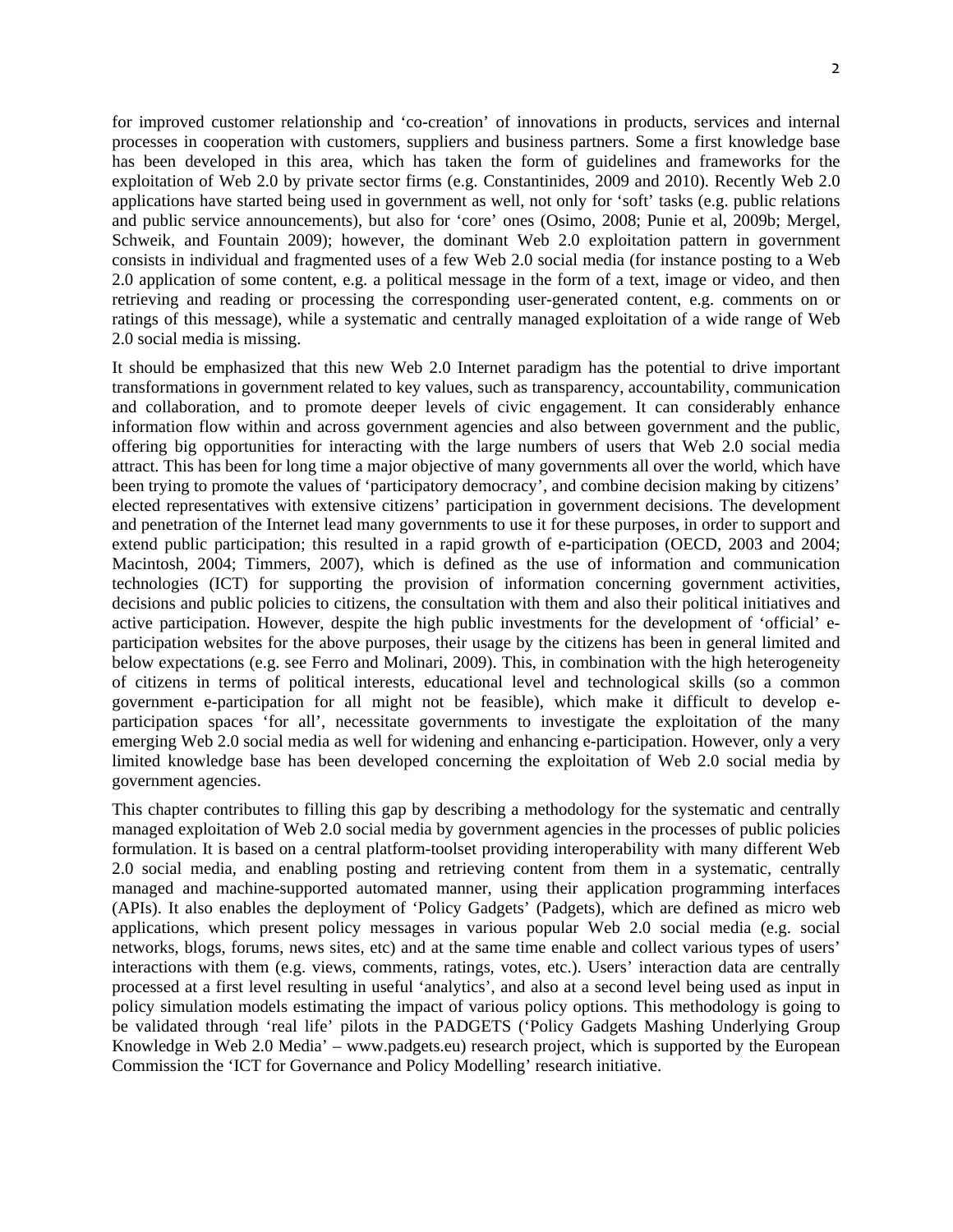The chapter is structured in seven sections. In the next section the background is outlined, and then the fundamentals of our methodology and its technological architecture are presented. They are followed by an application scenario of it and a discussion of two basic critical success factors of this methodology, interoperability with Web 2.0 social media and composition of their users' base. In the final section conclusions and next steps summarizes.

## **BACKGROUND**

The design of public policies is a 'wicked' problem, characterized by high complexity and many stakeholders with different and heterogeneous views of the problem, values and interests (Rittel and Weber, 1973; Buckingham Shum, 2003; Gircle et al, 2003; Karacapilidis et al, 2005). Such problems do not have mathematically 'optimal' solutions and pre-defined algorithms for calculating them, but only 'better' and 'worse' solutions, and cannot be solved by formal methodologies, so they require 'second generation' approaches based on deliberation among stakeholders. This deliberation is quite valuable, because it allows a better and more multidimensional understanding of the problem that a particular public policy aims to address, its complexity and its possible solutions, which combines views and perspectives of all stakeholders, so it can result in better and more acceptable and 'balanced' public policies. This necessity gave rise to a new model of democracy, which is termed 'participatory democracy' (Pateman, 1970; Barber, 1984; Held, 1987; Rowe and Frewer, 2000 and 2004). It combines decision making by citizens' elected representatives with extensive citizens' participation, with the latter not replacing (like in the 'direct democracy'), but supporting and enhancing the former. A key principle of this model is that "the equal right to self-development can only be achieved in a participatory society, a society which fosters a sense of political efficacy, nurtures a concern for collective problems and contributes to the formation of a knowledgeable citizenry capable of taking a sustained interest in the governing process" (Held, 1987). Row and Frewer (2004) define public participation as 'the practice of consulting and involving members of the public in the agenda-setting, decision-making and policy forming activities of organizations or institutions responsible for policy development'. Participatory democracy also attempts to address the so called "deficit of democracy" and the abstention and disengagement of citizens from politics. The development and increasing penetration of ICT, and the Internet in particular, creates big opportunities for the extensive application of the above principles through electronic media (e-participation). So it is quite useful to investigate how we can use ICT (and especially the Internet, both its current paradigm Web 1.0, and the emerging paradigm Web 2.0, for the supporting and enhancing public participation and deliberation.

Most of the previous research and practice in this area has been based on the Web 1.0 paradigm and resulted in the development of many 'official' e-participation websites operated by government organizations. However their usage by the citizens has been in general limited, much lower than the initial expectations (e.g. see Ferro and Molinari, 2009); some important weaknesses of them have been identified:

• public administrations expect citizens to make the first step, moving from their own online environments to these 'official' government e-participation websites, in order to participate in public debates on various proposed public policies or legislations; however, this happened only to a limited extent;

• most of the topics discussed there were not associated with citizens' daily problems and priorities, and sometimes contributions by non-experts was difficult;

• the heterogeneity of real or potential online users with respect to educational level, technological skills and behavior (e.g. only a small minority of Internet users is willing to actively produce content or offer reviews/feedbacks) was not taken into account; however this heterogeneity makes it difficult to develop eparticipation spaces 'for all';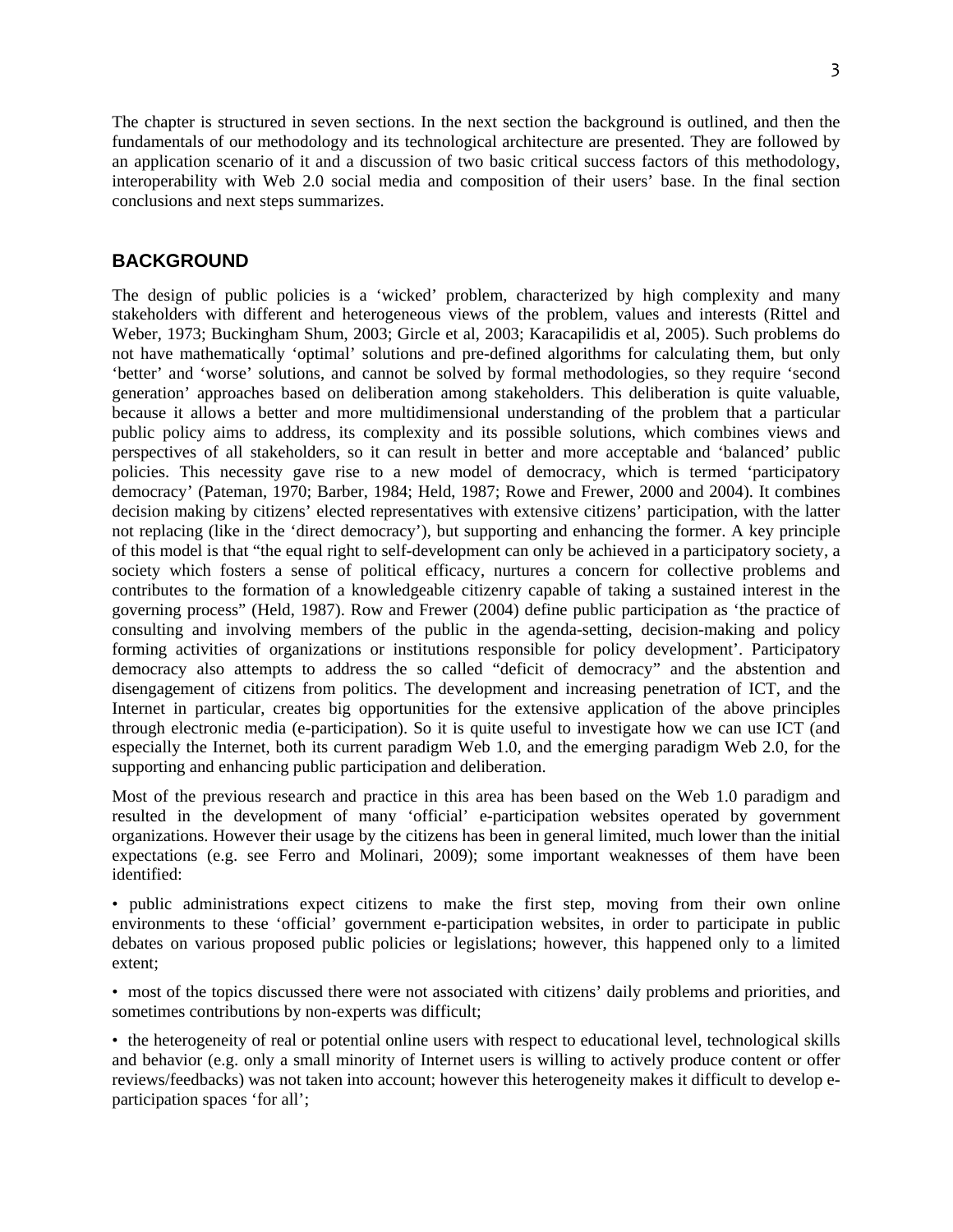• the tools adopted were not appropriate, or at least usable only by an educated minority;

• the methodologies used for e-participation were not scalable, so they could only be adopted in pilot trials with a limited impact;

• these 'official' spaces remained largely unknown to the general public, mainly due to the high costs of their promotion and the slow pace of dissemination of relevant information.

For these reasons is required a change of approach in the implementation of e-participation by government agencies, which can exploits the development and high penetration of Web 2.0. The increased capabilities provided by the latter to their users for creating content and the birth of social networks create big opportunities for the expression of political views, problems and needs. Governments should become more aware of the social complexity, and at the same time the wealth of information that is already available and is continuously developed in citizens-initiated Web 2.0 social media, in order to increase the quantity, quality and inclusiveness of e-participation. They should make a step towards citizens rather than expecting the citizenry to move their content production activity onto the "official" spaces government organizations created for e-participation.

Initially Web 2.0 was used by people for personal and social communication, and later it was also adopted by several private sector industries, such as media, publishing and advertising, and already had an important impact on them (Wunsch-Vincent and Vickery, 2007; Punie et al, 2009a). Some first knowledge base has been developed on this, resulting gradually in guidelines and frameworks for the exploitation of Web 2.0 by private sector firms, mainly for marketing purposes (e.g. Constantinides, 2009 and 2010). Recently, there has been some first evidence that Web 2.0 applications are already being used in government as well, not only for 'soft' tasks (e.g. public relations and public service announcement)s, but also for 'core' ones (Osimo, 2008; Punie et al, 2009b; Mergel, Schweik and Fountain 2009), such as:

- service provision: e.g. PatientOpinion is a website launched by a General Practitioner in order to improve the National Health Service, which collects and publishes patients' feedback and ratings on the medical services they have received at hospitals;

- regulation: e.g. 'Peer-to-Patent' is a web-based platform where patent applications are published and pre-assessed by self-appointed experts on a purely voluntary basis, and the evidence collected is submitted to the US Patent Office for evaluation and final decision:

- law enforcement: e.g. Mybikelane is a website where cyclists post photos of cars illegally parked, with a view to raising awareness about this problem;

- cross-agency collaboration: e.g. 'Intellipedia' is a wiki platform managed by the Central Intelligence Agency (CIA) of USA, which enables the direct collaboration between the analysts of the 14 US Intelligence agencies;

- political participation: e.g. Petitions.gov.uk is an online service where citizens can submit petitions directly to the Prime Minister, and also view, discuss and sign petitions submitted by other users;

- communicating information on public hearings through blogs: e.g., Federal Trade Commission;

- microblogging using Twitter to disseminate news: e.g. http://twitter.com/dfletcher, CTO State of Utha;
- coordinating work through wikis and RSS feeds: e.g. US Environmental Protection Agency;

- sharing expertise internally by using wikis: e.g. State Department's "Diplopedia"; Department of Defense's Techpedia;

- information sharing between soldiers in the battlefield: e.g. CompanyCommand.com PlatoonLeader.org.

The experience from these first applications shows that the use of Web 2.0 in government can make it more simple, user-oriented, transparent, accountable, participative, inclusive and joined-up. Mergel,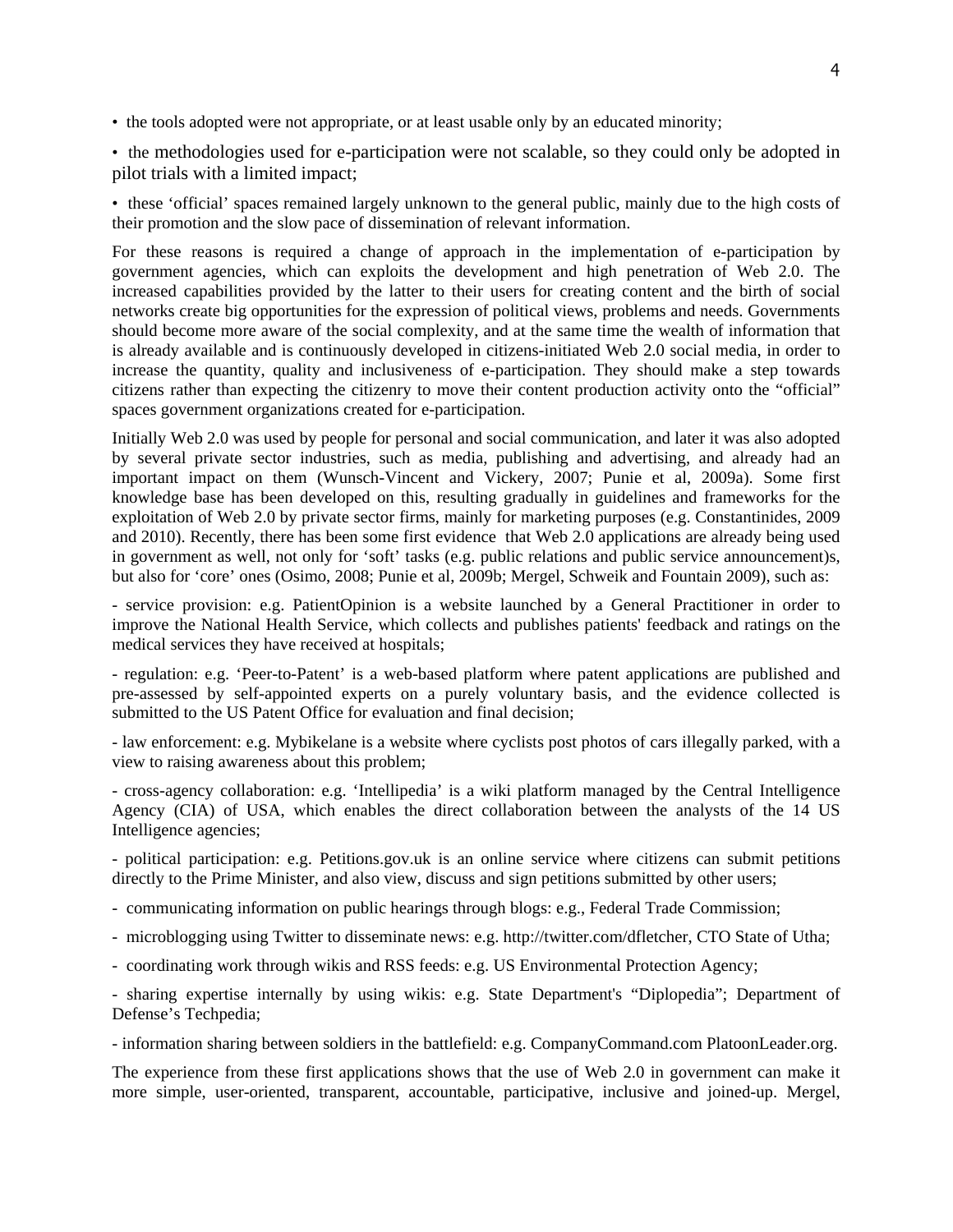Schweik and Fountain (2009) from an analysis of some cases of successful Web 2.0 use in government concluded that 'What has fundamentally changed with Web 2.0 technologies coupled with the Internet, is the ease in which interactive collaboration can occur between organizations or between individuals with very little technical know-how. This, in our view, is foundational change'; for this reason they expect that Web 2.0 Technologies will have larger transformational effects on government than previous ICTs. However this potential is exploited only to a very limited extent, since the dominant Web 2.0 exploitation pattern in government consists in individual and fragmented uses of only a few Web 2.0 social media; it usually includes posting to a Web 2.0 application of some content, e.g. a political message in the form of a text, image or video, and then retrieving and reading or processing the corresponding user-generated content, e.g. comments on or ratings of this message), while a systematic and centrally managed exploitation of a wide range of appropriate Web 2.0 social media is missing. Our research aims to contribute to filling this gap.

# **FUNDAMENTALS OF THE METHODOLOGY**

The proposed methodology is based on a central platform-toolset, which can provide interoperability with many different Web 2.0 social media, and enable posting and retrieving content from them in a systematic, centrally managed machine-supported automated manner through their APIs. It also allows policy makers to create graphically micro-applications, termed as 'Padgets' (Policy Gadgets), which can be deployed in many different web 2.0 social media in order to convey policy messages to their users, interact with them and receive their opinions; each of these media will have a different audience, so that we can finally reach various groups of citizens, which are quite different from the ones who visit and use the official government-initiated -participation websites. This 'Padget' concept that we introduce in our methodology is an extension to the concept of the 'gadget' applications in web 2.0, which involves the use of data and services from heterogeneous sources in order to create and deploy quickly applications that provide value added services, adapted to the specificities and needs of public policy formulation. In particular a Padget is composed of four elements shown in Figure 1:



*Figure 1. Elements of a Padget*

I) A policy message, which could be a public policy in any stage of its lifecycle (e.g. a policy white paper, a draft policy plan, a legal document under formulation, a law in its final stage, an EU directive under implementation, etc.).

II) An interface which will allow users to interact with the Padget, and may give users the capability to access policy documents, be informed on relevant news, stipulate opinions, vote on some issues, upload material, tag other people opinions or content as relevant, get location based information, etc.

III) Relevant group knowledge, in the form of relevant content and users' activities that have been produced in external social media, forums, blogs, wikis, social networks, etc., which concerns the above policy and is properly annotated in order to indicate its relation with a particular web 2.0 location.

IV) A decision support model, which includes both first level processing resulting in simpler analytics (numbers of users who saw a policy message, or agreed/disagreed with it, or downloaded a relevant video, etc.), and also more advanced second level processing, based on the use of simulation modelling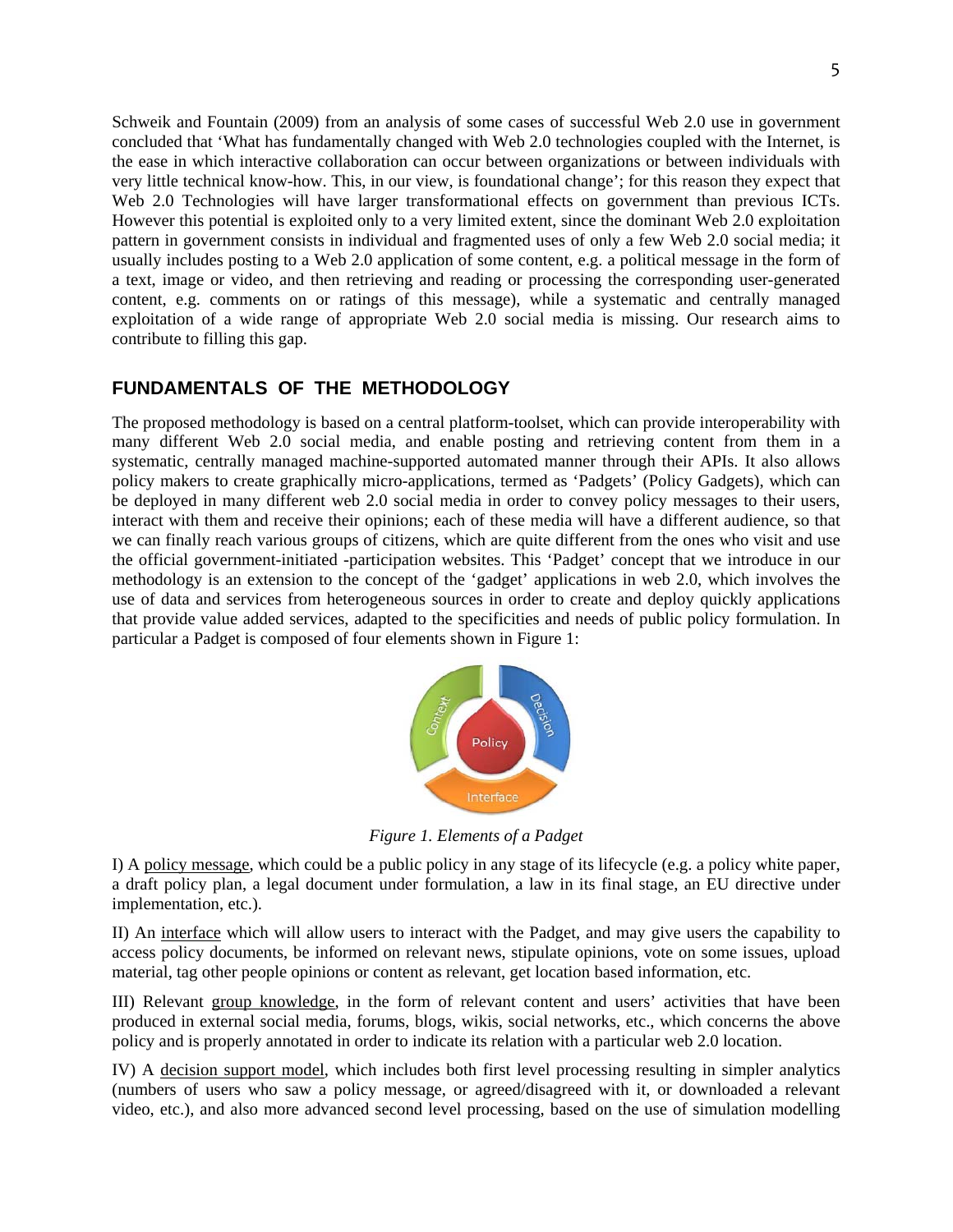methods and tools, using as input the above data from the interaction of the Padget with the public, and possibly other types of data, and producing as output estimations of the impact of specific policies on critical performance indicators that are of interest to the policy maker.

The four main paradigms of simulation modelling have been examined and compared as to their suitability for the above purposes (Borshchev and Filippov, 2004):

- Dynamic Systems (enabling high detail simulation in continuous time, and used mainly for technical systems),

- Discrete Events Modelling (enabling high detail simulation in discrete time),

- System Dynamics (enabling simulation in medium or high level of abstraction in continuous time),

- Agent-based Modelling (enabling modelling the behaviour of the individual 'agents' forming the system (at various levels of granularity, e.g. citizens, groups, firms, etc.), so that from their behaviour the system's behaviour can be derived).

From this comparison we came to the conclusion that Systems Dynamics (SD) (Forrester, 1958 and 1961; Kirkwood, 1998) is more appropriate for the analysis of public policies, because this usually requires high level views of complex social or economic systems in continuous time, and also such systems include various individual processes with various types of stocks 'stocks' (e.g. users and non-users of various services or new technologies, employed and unemployed citizens, citizen groups of various income levels, etc.) and 'flows' among them (e.g. non-users become users, unemployed become employed and vice versa), which are influenced by a public policy. For these reasons SD has been successfully used in the past for estimating the evolution of a number of critical variables for society, such as unemployment, economic development, taxation income, technologies penetration, pollution, poverty, etc. and for the analysis of various types of public policies (e.g. Liu and Wang, 2005; Homer and Hirsch, 2006; Robert and Leslie, 2006; Schwaninger et al, 2008; Armenia et al, 2008; Zamanipour, 2009; Teekasap, 2009). SD focuses on understanding initially the basic structure of a system (i.e. its main stocks, flows and variables influencing them) and then based on it estimating the behaviour it can produce (e.g. exponential growth or S-shared growth of the basic variable). This is done through seven basic steps:

- a) definition of the system/problem boundary,
- b) identification of the most important stocks and flows that change these stock levels,
- c) identification of variables that impact these flows,
- d) identification of the main feedback connections between variables and loops,
- e) formation of the equations of the model,
- f) simulation running,

g) and finally analysis of the results (after which we might return to any of the previous steps in order to make modifications and improvements).

Such a Padget can be deployed in many different web 2.0 social media. In particular, we are going to target the following categories of media (from each category we will choose the most appropriate ones taking into account the particular public policy under discussion and the audience we would like to involve in the discussion):

- Platforms for Communication, such as Blogs, Internet forums, Presence applications, Social networking sites, Social network aggregation sites and event sites.
- Platforms for Collaboration, such as Wikis, Social bookmarking (or Social tagging) sites, social news and opinion sites.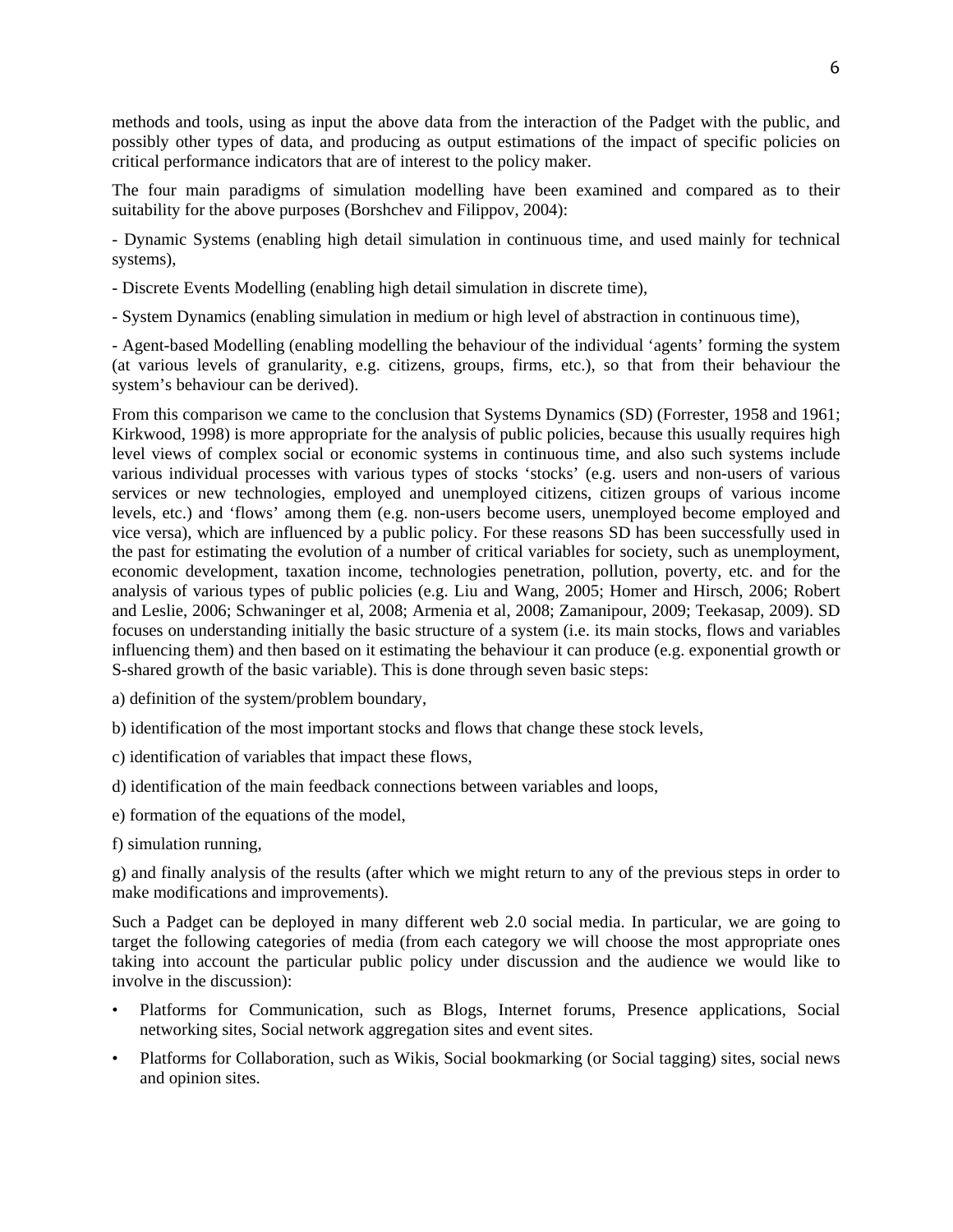- Platforms for Multimedia and Entertainment, such as Photo sharing, Video sharing, Livecasting and Virtual World sites.
- Platforms for News and Information, such as Goggle News, Institutional Sites with high number of visitors (i.e. EU, Human Rights and WWF sites) and newspaper sites.
- Platforms for Policy Making and Public Participation, such as governmental organisations' forums, blogs, petitions, etc.

With respect to the decision model, it will receive as input the alternative policy scenarios and actions that have been planned by decision makers in combination with existing data referring to the policy issue (studies, statistical data, background information) and also data gathered through Padgets' interaction with end users (e.g. views, positive and negative comments, opinion polls, survey results, etc., referring to the adoption rate of the planned policy actions among citizens and other stakeholders). Based on the operation of a SD simulation engine embedded in the Padget decision model the potential policy outcomes will be estimated. These outcomes, after aggregation with existing background information about the particular policy issue, will be used as input for simulating policy actions related to the next steps of the policy making process, etc.; this procedure is going to be repeated several times (according to the alternative policy scenarios duration and the policy making process stages), creating thus several loops, in order to end up to the final outcomes and impact of each policy scenario and finally give the decision makers a basis for making the best possible decision.

# **TECHNOLOGICAL ARCHITECTURE**

The implementation of the proposed methodology will be based on the technological architecture shown in Figure 2. It builds on an extended Mashup Proxy that supports the seamless integration of back-office services of social media and front-end interfaces for user interaction. Furthermore, a server-side and client-side runtime environment enables Padgets to adapt dynamically to the requirements of mobile users whose devices are limited in their available bandwidth and display size. It will be built on a suite of Web components that support the integration of SOA concepts such as late binding and structured orchestration of services. The underlying architecture follows the REST style (REpresenational State Transfer) and is thus compliant with the Web's architectural style.

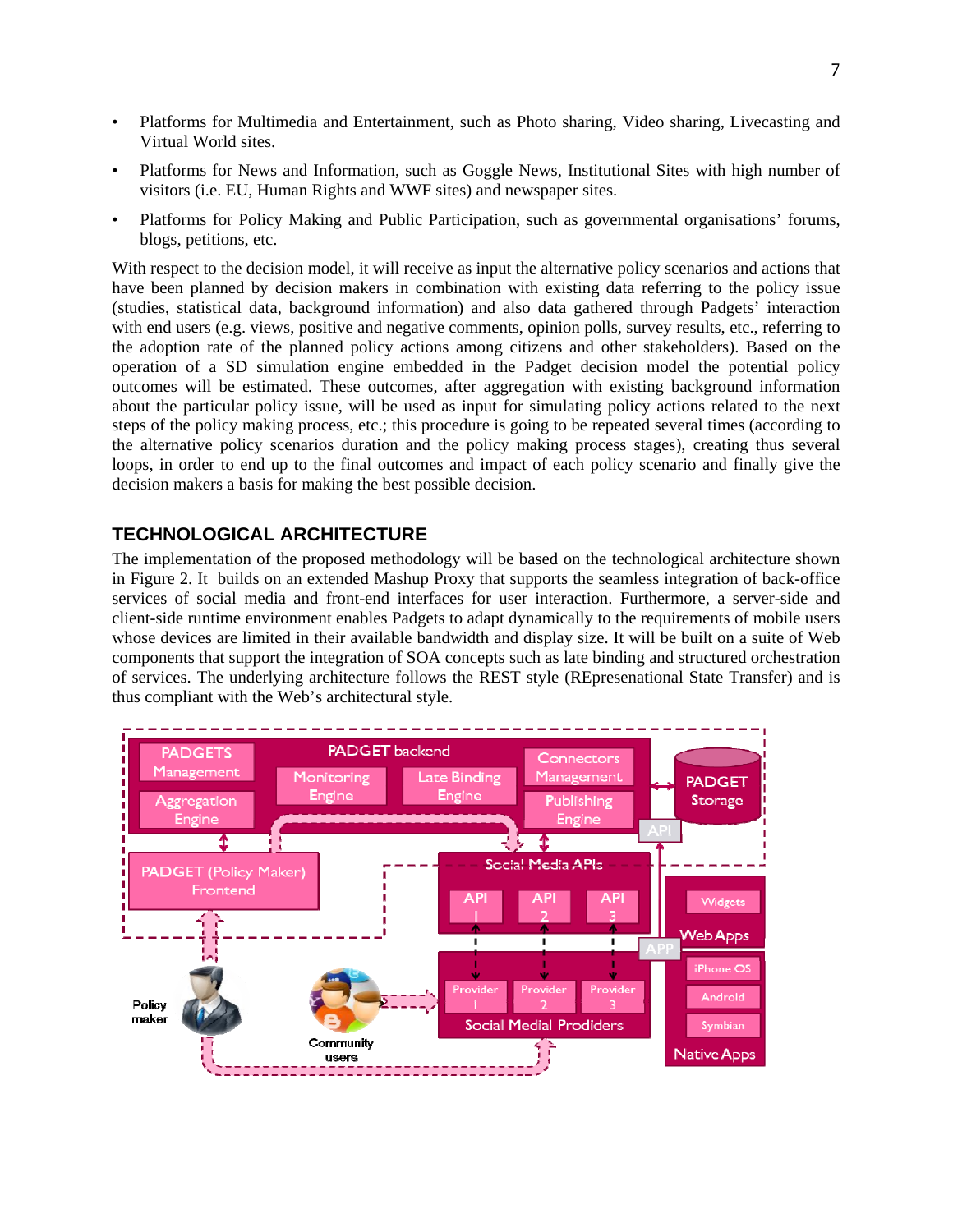

*Figure 2. Technological Architecture*

In particular this technological architecture includes the following components:

Late Binding Engine (late binding of 3rd party and local services during runtime - selection of appropriate services during runtime based on QoS parameters, user preferences, and device configuration of the service requester (end-user)).

**Repository** (repository for semantically enhanced services: REST APIs of services from 3rd party content providers can be easily described with the Web Application Description Language (WADL) and registered at the repository - semantic service descriptions extending the notion of WADL moreover enable an automatic composition of Web services and open up 3rd party APIs).

**Management Console** (a management console enables the easy provisioning of services through a graphic user interface, which also supports the management and reconfiguration of server-side service composition workflows).

**Aggregation Engine** (the Aggregation Engine realizes the server-side integration and orchestration of Social Media Services; it automatically creates server-side service compositions based on the effects that were requested either by the Policy Maker or another service; in a first step an abstract service composition plan is created, while the late binding of actual service implementations is handled by the Late Binding Engine and the Repository).

**Publishing Engine** (the publishing engine enables the partitioning of Padgets, so that parts can be executed on the server while other components are residing on the client; the client side can be Web Apps, which will be spread in the Web 2.0 environment, otherwise it is possible to publish a Padget as a Native App on mobile platforms; the published PADGETS gives users the capability to access policy documents, be informed on relevant news, stipulate opinions, vote on an issue, upload material, tag other people opinions or content as relevant, get location based information, etc.)

#### **Connectors Management**

The connectors' manager in Figure 2 is a Social Media Connector which maps 3rd Party APIs of Social Media Providers to an Abstract Social Media Interface. The Abstract Social Media Interface will be used for posting and retrieving activities of a policy message. A detailed description of the Connectors Management is shown in Figure 2.

**Frontend** (the Padget Frontend realizes an easy to use visual mashup composition tool to create a Policy Gadget).

**Monitoring Engine** (the monitoring engine uses the data from the interaction with end users, and performs various levels of processing of them, e.g. calculation of various analytics and simulation, in order to deliver recommendations for decision making).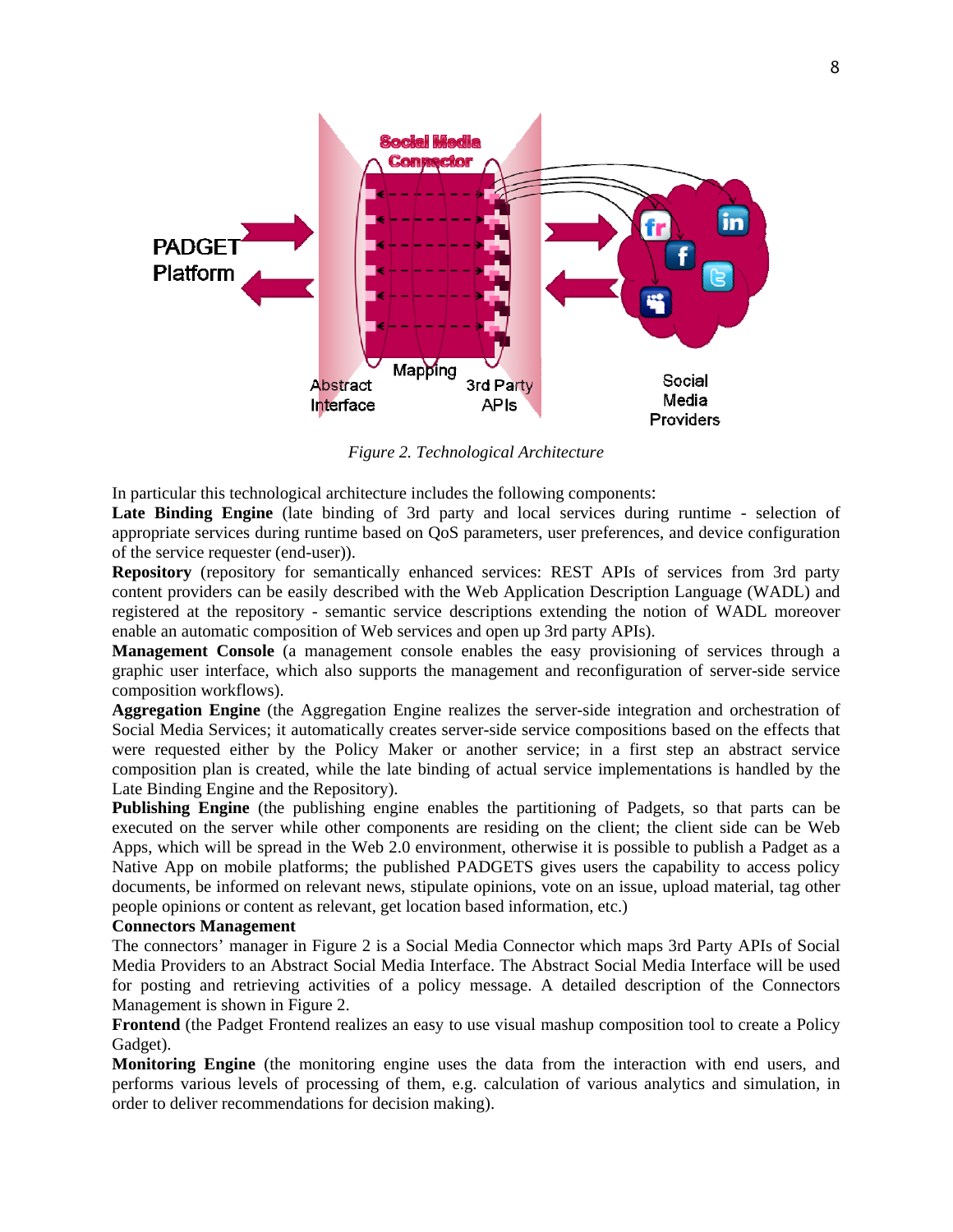# **AN APPLICATION SCENARIO**

A typical application scenario of the proposed methodology in the policy making processes is shown below in Figure 3.



*Figure 3. A typical application scenario of the proposed methodology*

It is initiated by a policy maker or policy making group wanting to "harvest society's input" before making an important policy-related decision, about a future policy to be introduced, or an already implemented policy that has to be evaluated as to whether and to what extent it aligns with society or needs modifications. The application of the above methodology in such a case would include the following steps:

A) The policy maker uses the platform capabilities in order to design/setup an appropriate Padget, in a user-friendly environment through a graphical drag-and-drop user interface, similar to the ones of existing mashup editors used for creating gadget applications. In this phase the policy maker will put together the corresponding policy (presented through text, images, video, links, etc.) and decision model of the Padget, and also the security requirements in terms of access restrictions to content as well as a suitable interface for interacting with end users.

II) The Padget will then be published via the central platform to a number of appropriate Web 2.0 social media (e.g. selected based on popularity, composition of audience, types of user activities, functionality, etc.) and becomes available to the public. There will be a variety of choices for deploying the Padget through the central platform according to the its objective and targeted audience, e.g. it can be deployed to a social network in the form of a specific policy application, as an embedded petition, poll or social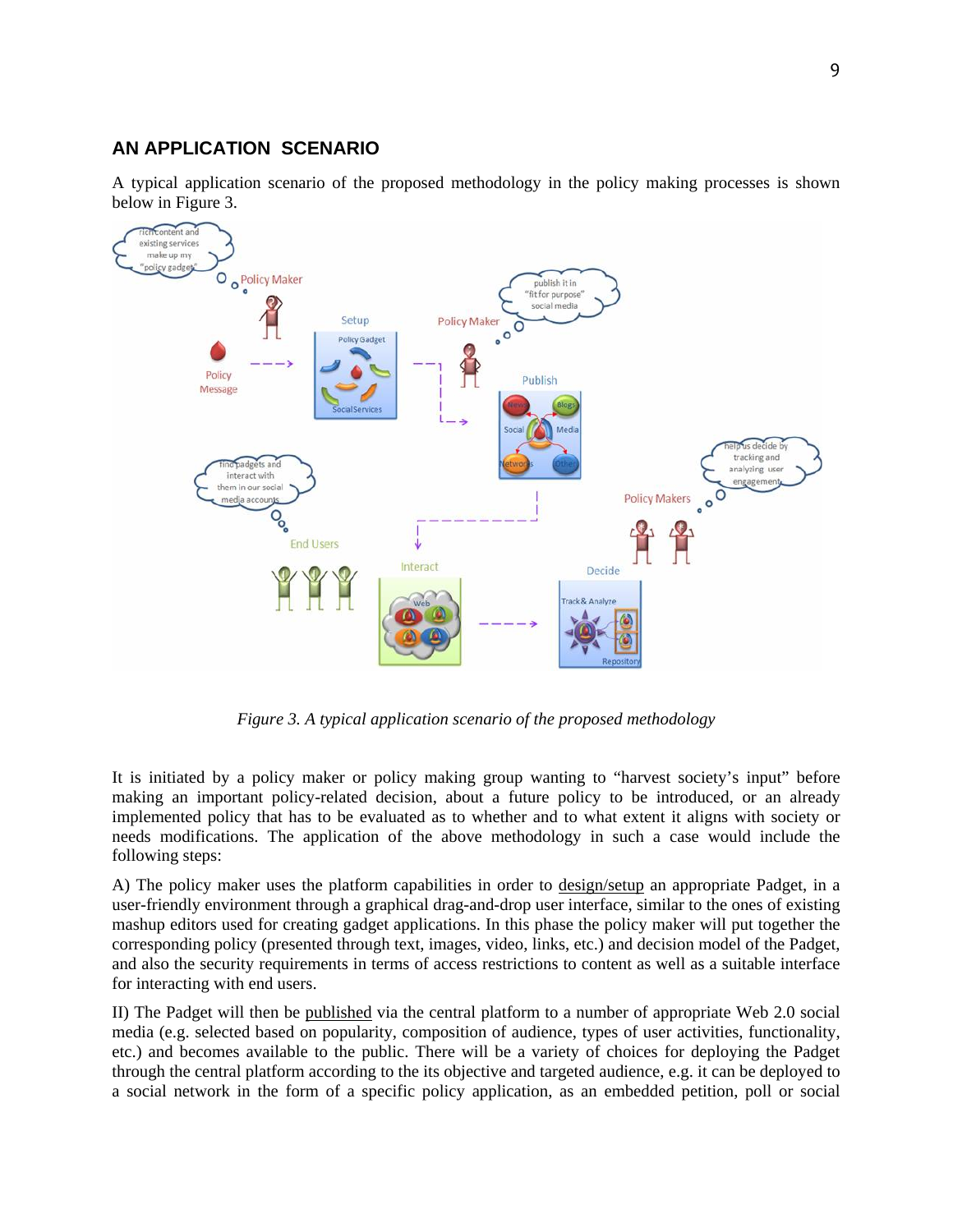tagging application in the sidebar of a popular blog, wiki or forum, or even in the platform's own registry. These multiple choices enable policy makers to make each policy gadget available to the various audiences so that a wide range of stakeholders can be involved in policy formulation.

III) The Padget interacts with the public in all these web social media; in each of them users can access it, see its policy message, access the related content and interact with it, i.e. express opinions, add material, vote and even create relations to other existing similar Padgets. The above will be performed in a privacy preserving manner and in accordance with the privacy preferences of the user and the privacy policy specified for the Padget.

IV) At the last stage the data collected through the interaction of the Padget with the end users in all the above Web 2.0 social media will be used as input a) for 'basic processing' that calculates various useful metrics (analytics), and b) for simulation modelling techniques and tools, such as the abovementioned SD, in order to support the policy maker to form a better understanding of the public policy at stake and its outcomes and impacts, and therefore to make better, more informed and socially rooted decisions.

In case that some of the targeted social media do not allow deploying applications (gadgets/widgets) in their environment their standard functionality can be used for publishing the policy message, or appropriate parts of it (e.g. only the text, or only the video or images), and then for collecting relevant user activity (e.g. counts of users who saw it, or agreed/disagreed with it, or forwarded it to other users, or even downloaded relevant videos or images, etc.) and content (e.g. comments), which will be processed as described above in step IV.

# **INTEROPERABILITY ISSUES**

It is of critical importance for the proposed methodology the central platform to provide interoperability with many different Web 2.0 social media, enabling both posting and retrieving content from them in a machine-supported automated manner through their APIs. In order to assess the existing capabilities in this direction we examined the following ten highly popular Web 2.0 social media in this respect: Facebook, Youtube, Linkedin, Twitter, Delicious, Flickr, Blogger, Picassa, Ustream and Digg. In particular, for each of them we examined the following characteristics:

- Available APIs and types of capabilities they provide.
- Capabilities for pushing content in them through their APIs, where the term "push" reflects any kind of activity that results in the users adding some type of content in these platforms representing their opinion or their will, such as posts, photos, videos as well as ratings, requests, approvals, intentions, etc. (e.g. YouTube video rating, Facebook Like actions and Friend Requests, Twitter re-tweet, '@' replies and follow activities).
- Capabilities for retrieving content from them through their APIs, where the term "retrieve" reflects any kind of activity that results in the users acquiring some kind of information from these platforms representing activities that have occurred in them, such as comments on a post, photo or video, approved requests, manifested intentions, re-publication activities, etc. (e.g. how many rates a YouTube video concentrates, how many comments and shares a Facebook post brings about, how many re-tweets and '@' replies a Twitter post enjoys).
- Capabilities for deploying applications (gadgets/widgets) in their environment and having users interact with them.

In total more than 100 methods provided by the APIs of the above ten highly popular Web 2.0 social media were analysed. In the following Table 1 we can see an extract from this analysis, concerning the Create&Publish Post method of Blogger.com application programmable interface (API).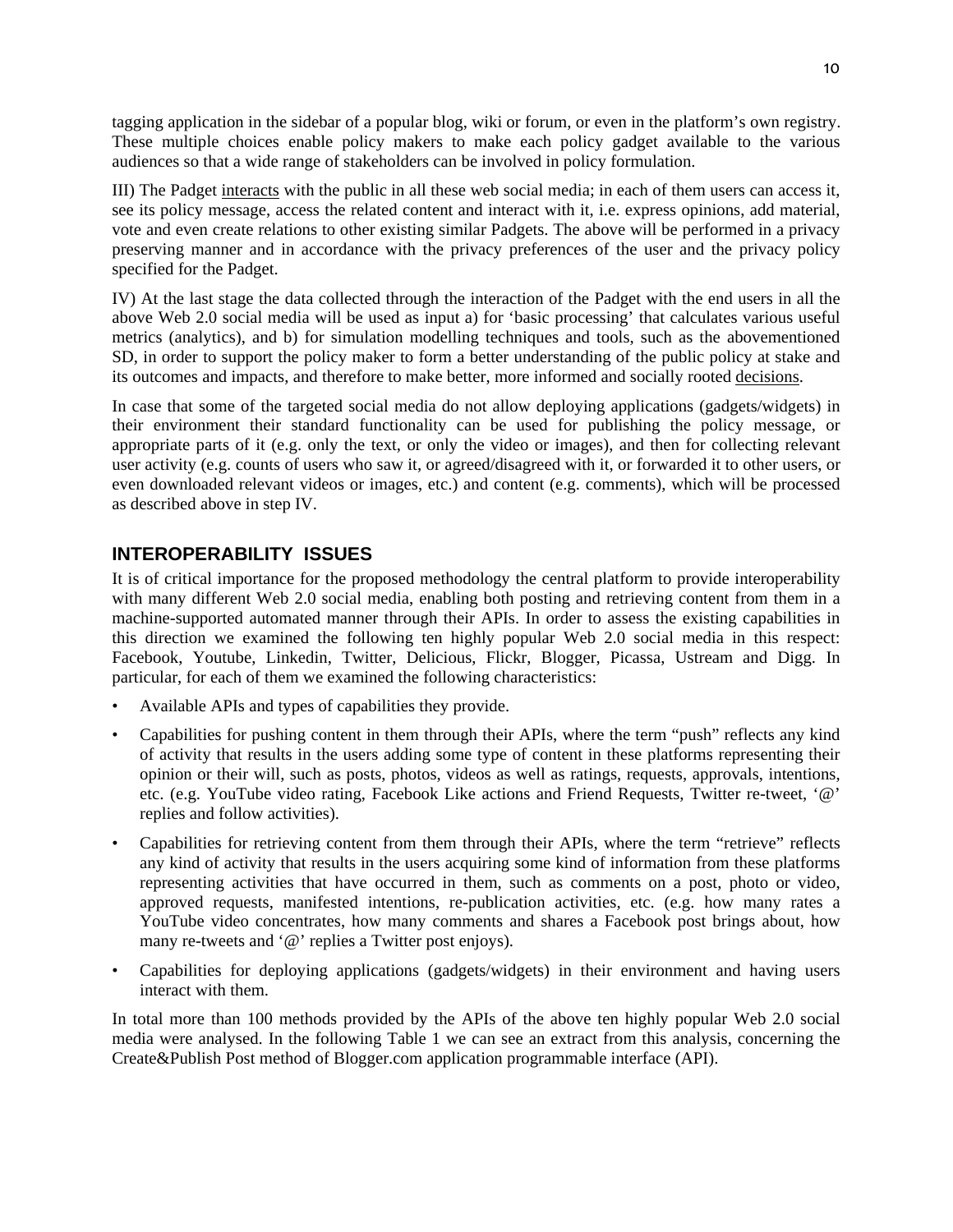| <b>API Method:</b>              | <b>Create &amp; Publish Post</b>                                                                                               |               |                                                                                                                                                         |
|---------------------------------|--------------------------------------------------------------------------------------------------------------------------------|---------------|---------------------------------------------------------------------------------------------------------------------------------------------------------|
| Description:                    | Creates and publishes new blog entries, as well as drafts of entries. First, an XML                                            |               |                                                                                                                                                         |
|                                 | representation of the post to publish must be created. This XML needs to be in the form of<br>an Atom <entry> element.</entry> |               |                                                                                                                                                         |
|                                 |                                                                                                                                |               |                                                                                                                                                         |
| URL:                            | http://www.blogger.com/feeds/blogID/posts/default                                                                              |               |                                                                                                                                                         |
| Formats:                        | Xml, Atom 1.0                                                                                                                  |               |                                                                                                                                                         |
| <b>HTTP Method(s):</b>          | <b>PUT</b>                                                                                                                     |               |                                                                                                                                                         |
| <b>Requires Authentication:</b> | True                                                                                                                           |               |                                                                                                                                                         |
| <b>API restrictions:</b>        | False                                                                                                                          |               |                                                                                                                                                         |
| <b>Parameters:</b>              | <b>Required</b>                                                                                                                | <b>Type</b>   | <b>Description</b>                                                                                                                                      |
| blogID                          | Yes                                                                                                                            | int           | The blog's id                                                                                                                                           |
| Title (in xml)                  | Yes                                                                                                                            | string        | The post's title                                                                                                                                        |
| Content (in xml)                | Yes                                                                                                                            | html          | The post's content                                                                                                                                      |
| Category (in xml)               | Optional                                                                                                                       | Category Term | One or more categories the post is related to.                                                                                                          |
| <app:control></app:control>     | Optional                                                                                                                       |               | "Yes" Specifies that the post should be archived                                                                                                        |
| (in xml)                        |                                                                                                                                | Yes/No        | as a draft rather than a normal post. "No" turns                                                                                                        |
|                                 |                                                                                                                                |               | an existing draft blog post into a published post.                                                                                                      |
|                                 |                                                                                                                                |               | <app:control<br>xmlns:app='http://www.w3.<br/>org/2007/app'&gt;<br/><app:draft>yes</app:draft><br/><math>\langle</math>app:control&gt;</app:control<br> |

*Table 1. The "Create and Publish Post" method of Blogger.com* 

From this analysis of the APIs of the above ten social media we have reached the conclusion that there is a clear strategy of these Web 2.0 social media to become more open and public and conform with open API standards. In this scope, they provide more and more functionalities through their APIs for posting and retrieving content, while they try to engage more developers to develop applications based on their services. The general trend is exposing methods through their APIs that "go deeply" into their innermost functionalities and provide developers with an ever growing set of capabilities. This includes on one hand content push functionality; this content can be text, images, videos or more complex forms of media such as "events" , "albums" etc. A large portion of the APIs is dedicated to the creation, (or uploading), modification and deletion of such content. On the other hand there also exists functionality that supports the direct retrieval of various types of content generated by users, such as "user ratings", "unique visits" or "retransmissions" (to other nodes of a social network). However, only Facebook and Linkedin allow deploying applications in their environment.

However, it should be mentioned that the above APIs and other relevant capabilities provided by Web 2.0 social media are continuously evolving, providing new functionality in order to address new users' needs. Therefore developers should adopt only the most common and stable subset of available commands, if they want to ensure that the functionality of their application will be maintained across time. Moreover, every social medium has a different approach about how open and public it will be; this includes the extent to which it allows developers to automatically access its content and create embedded applications to their web sites. Therefore, our methodology should adopt an adaptive approach: publishing Padgets in the Web 2.0 social media that allow it, while for the ones that do not allow it use their APIs for posting and retrieving content.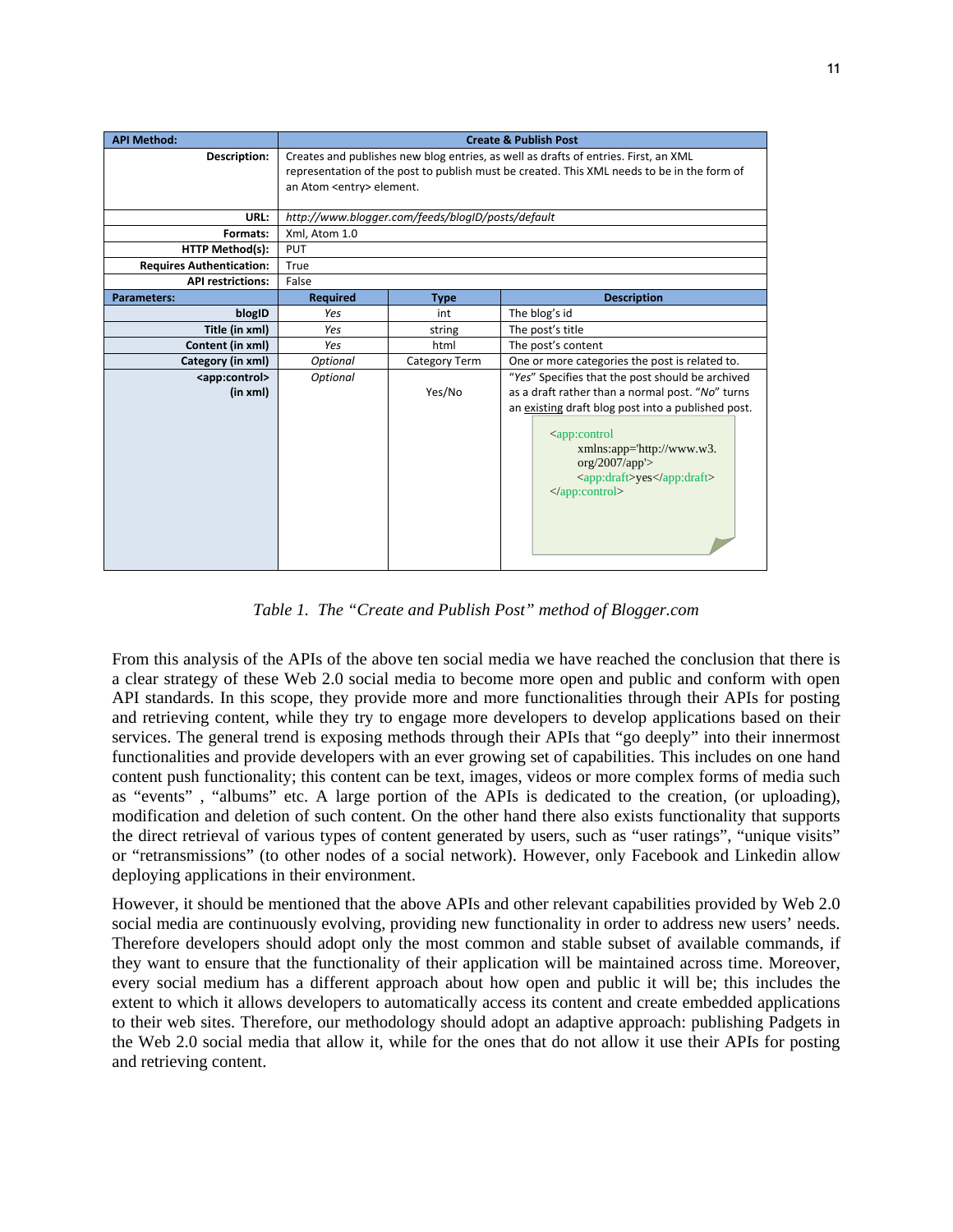## **COMPOSITION OF USERS BASE**

Also we examined the demographics of the users of the Internet in general, and several Web 2.0 social media in particular. It was concluded that in these user groups are not equally represented the various citizens' segments that modern societies comprise, e.g. with respect to gender (males are overrepresented, though gender differences show decreasing trends), age (younger ages are overrepresented), education (in Internet more educated groups are overrepresented, but in many social media are underrepresented), income, etc (similarly). For instance by combining data from various sources Figure 4 has been produced, showing for the six basic age groups the percentages of population, Internet users, e-government services users and social media users. We can see that the age group between 25 and 34 years is strongly overrepresented in social media, while the one between 35 and 44 years is slightly overrepresented; on the contrary the age group between 45 and 54 years is slightly underrepresented in social media, while the ones between 55 and 64 years, and between 65 and 74 years are strongly underrepresented. The above indicate that in drawing conclusions from the policy related content generated in various web 2.0 social media (e.g. postings, ratings, comments, etc.) it is necessary to take into account the composition of their user bases from all the above perspectives, or else conclusions concerning particular citizens' groups might be misinterpreted as concerning the whole population.



*Figure 4. Percentages of population, Internet users, e-government services users and social media users in the main age groups* 

# **CONCLUSION**

In the previous sections of this chapter we have presented a methodology for the systematic exploitation of the Web 2.0 social media by government organizations for extending communication with citizens and e-participation in the formulation of public policies. It is based on a central platform-toolset providing interoperability with many different social media, and enabling posting and retrieving content from them in a systematic, centrally managed and machine-supported automated manner through their APIs. This platform also allows the deployment in various popular Web 2.0 social media of 'Policy Gadgets' (Padgets), which are micro web applications presenting policy messages in various popular Web 2.0 social media (e.g. social networks, blogs, forums, news sites, etc) and interacting with their users, in order to get and convey their input to policy makers. An analysis of the APIs of ten highly popular Web 2.0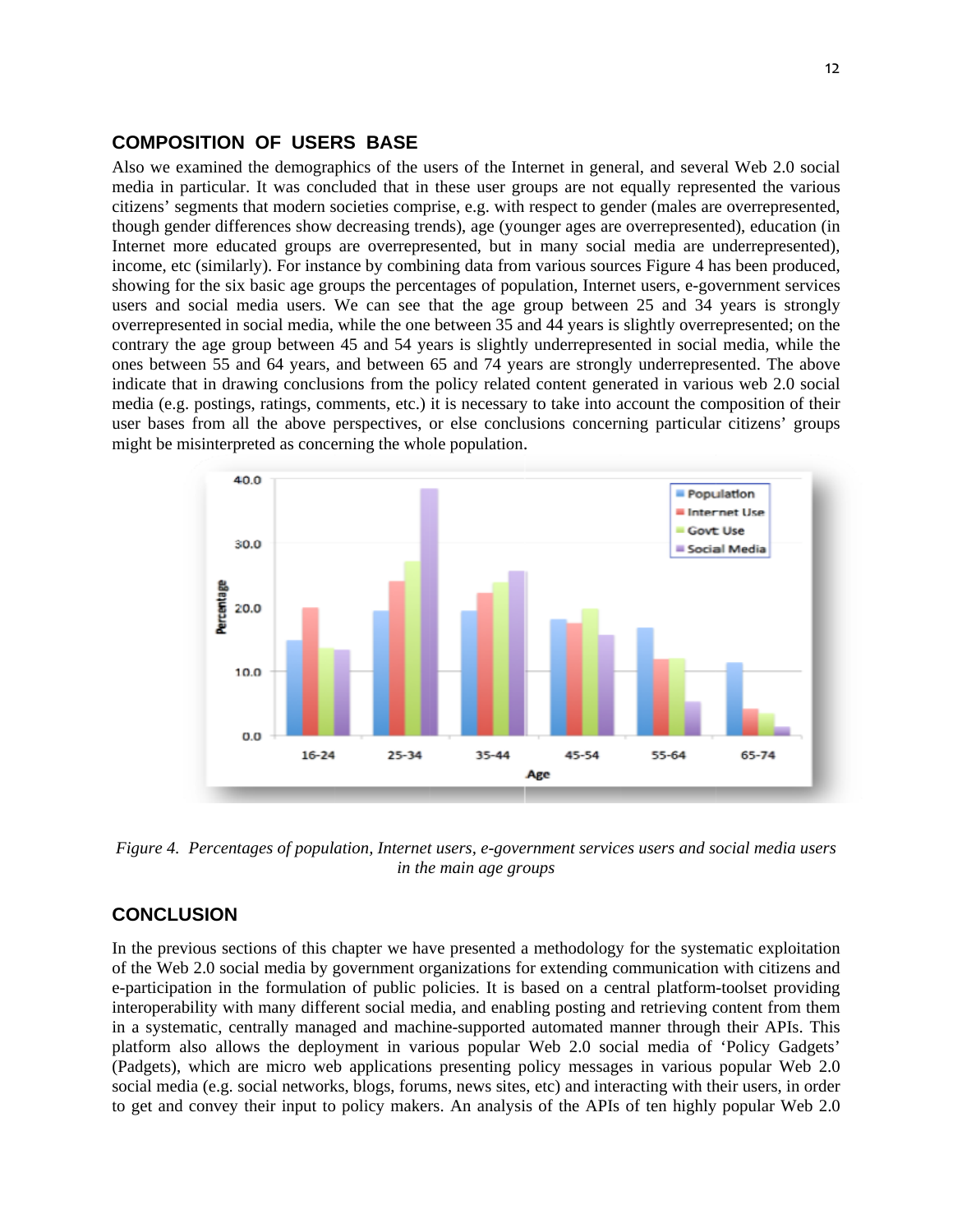social media has given encouraging results: it has shown the growing trend to provide more and more functionalities for posting and retrieving content from them in a machine-supported automated manner. However, only a few of them allow deploying applications in their environment. Also, the continuous evolution of these APIs, in order to provide new functionalities for addressing new users' needs, is expected to pose some difficulties and challenges. Another representation shows significant differences among various web 2.0 social media (e.g. in some of them wealthier groups are overrepresented, while in some others they are underrepresented); therefore developers should adopt only the most common and stable subset of available commands of the APIs, if they want to ensure that the functionality of their application will be maintained across time. Also, by examining the composition of the users' bases of several web 2.0 social media it was concluded that there is not an equal representation of the various citizens' segments that modern societies comprise, e.g. with respect to gender, age, education and income. Therefore for drawing conclusions from the policy related content generated in various web 2.0 social media (e.g. postings, ratings, comments, etc.) it is necessary to take into account the composition of their user groups from all the above perspectives.

This methodology will enable governmental administrations to make a step towards citizens, going to the web locations each group is using for interaction, rather than expecting the citizens to move their content production activity onto the "official" spaces created for e-participation; this is expected to widen and improve communication with citizens and public participation in government decisions and policies. It has the potential to leverage the network effects of existing Web 2.0 social media in order to involve users and online communities in the policy formulation process, increase citizen trust and transparency through public and established social channels, and also assist in forecasting public response and the impact of policy measures. In this way more valuable 'tacit knowledge' on important social problems and needs, and policy options for addressing them, which is possessed by various citizens' groups will be transformed into 'explicit (codified) knowledge', and used by governments for designing better public services and policies.

Further research is in progress by the authors for the validation and further elaboration of this methodology within the PADGETS research project. A number of pilot applications of the methodology in real life conditions will be performed, which will concern important policies of the three government organizations participating in this project: the Observatory for the Greek Information Society, the Centre for e-Governance Development, Slovenia, and the Regione Piemonte, Italy; all these pilots will be evaluated using both quantitative and qualitative techniques, and based on the results improvements of the methodology and the central platform will be designed.

#### **REFERENCES**

Armenia, S., Canini, D. and Casalino, N. (2008). A System Dynamics Approach to the Paper Dematerialization Process in the Italian Public Administration. In Interdisciplinary Aspects of Information Systems Studies (A. D'Atri, M. De Marco, N. Casalino, Eds.), Springer Verlag, Heidelberg, Germany, 399-408.

Barber, B. (1984). Strong Democracy. University of California Press, Berkeley.

Borshchev, A., Filippov, A. (2004). From System Dynamics and Discrete Event to Practical Agent Based Modelling: Reasons, Techniques, Tools. In Proceeding of 22nd International Conference of the System Dynamics Society, Oxford, UK.

Buckingham Shum, S. (2003). The Roots to Computer Supported Collaborative Argument Visualization. In Visualizing Argumentation: Software Tools for Collaborative and Educational Sense-Making (P. A. Kirschner, S. Buckingham Shum, C. S. Carr, Eds.), Springer Verlag, London.

Constantinides, E. (2009). Social Media/Web 2.0 as Marketing Parameter: An Introduction. In Proceedings of 8th International Congress Marketing Trends, Paris, France.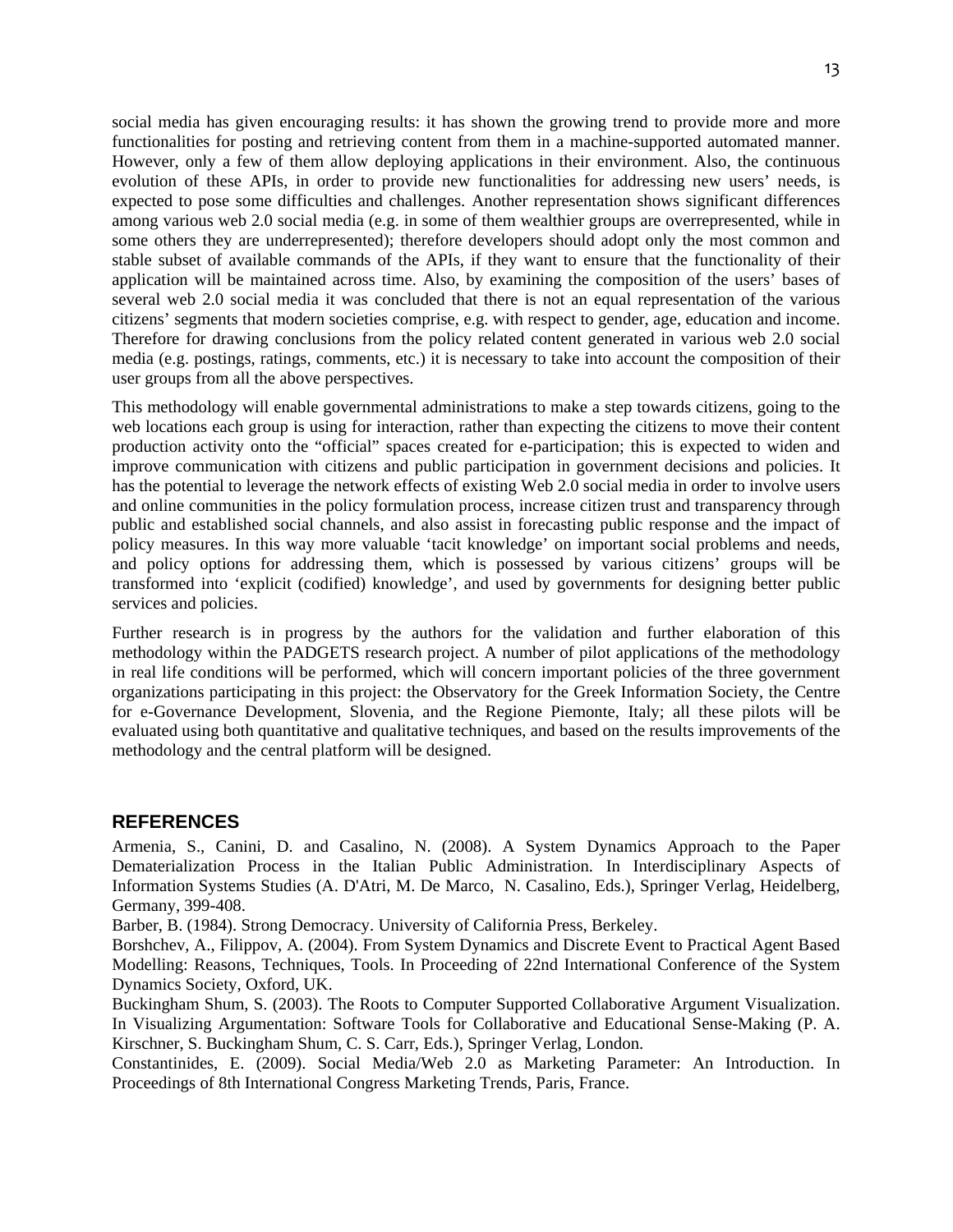Constantinides, E. (2010). Connecting Small and Medium Enterprises to the New Consumer: The Web 2.0 as Marketing Tool. In Global Perspectives on Small and Medium Enterprise, IGI Global, Hershey, Pennsylvania.

Dutton, W. and Helsper, E. (2007). Oxford Internet Survey: The Internet in Britain 2007. Oxford Internet Institute, Oxford, UK.

Ferro, E. and Molinari, F. (2009). Making Sense of Gov 2.0 Strategies: No Citizens, No Party. In Proceedings of EDEM 2009 (A. Prosser and P. Parycek, Eds), September 7-8, 2009 Vienna.

Forrester, J. (1958). Industrial Dynamics: A Major Breakthrough for Decision Makers. Harvard Business Review, 36(4), 37-66.

Forrester, J. (1961). Industrial Dynamics. Cambridge, MIT Press, MA.

Girle, R., Hitchcock, D. McBurney, P. and Verheij, B. (2003). Decision Support for Practical Reasoning: A Theoretical and Computational Perspective. In Argumentation Machines: New Frontiers in Argument and Computation (C. Reed and T.J. Norman, Eds), Kluwer Academic Publishers, Dordrecht, The Netherlands, 55-83.

Held, D. (1987). Models of Participation. Polity Press, Cambridge.

Homer, J. B. and Hirsch, G. B. (2006). System Dynamics Modelling for Public Health: Background and Opportunities. American Journal of Public Health, 96(3), 452–458.

Karacapilidis, N., Loukis E. and Dimopoulos, S. (2005). Computer-supported G2G collaboration for public policy and decision making. Journal of Enterprise Information Management, 18(5), 602-624.

Kirkwood, C. W. (1998). System Dynamics Methods – A Quick Introduction, Arizona State University, retrieved online at: www.public.asu.edu/~kirkwood/sysdyn/SDWork/work-f.pdf

Liu, C. Y. and Wang, W. T. (2005). System Dynamics Approach to Simulation of Tax Policy for Traditional and Internet Phone Services. In Proceedings of the 23rd International Conference of the System Dynamics Society, Boston, USA.

Macintosh, A. (2004). Characterizing E-Participation in Policy Making. In Proceedings of the 37th Hawaii International Conference on System Sciences.

Mergel, I. A., Schweik, C. M. and Fountain, J. E. (2009), The Transformational Effect of Web 2.0 Technologies on Government. Available at SSRN: http://ssrn.com/abstract=1412796

O' Reilly, T. (2005). What is web 2.0, retrieved online at:

http://www.oreillynet.com/pub/a/oreilly/tim/news/2005/09/30/what-is-web-20.html.

Organization for Economic Co-operation & Development (OECD) (2003). Engaging Citizens Online for Better Policy-making - Policy Brief. Paris, France.

Organization for Economic Co-operation & Development (OECD) (2004). Promise and Problems of e-Democracy: Challenges of Online Citizen Engagement. Paris, France.

Osimo, D. (2008). Web 2.0 in Government: Why and How? JRC Scientific and Technical Reports. European Commission, Joint Research Centre, Institute for Prospective Technological Studies.

Pateman, C. (1970). Participation and Democratic Theory. University Press, Cambridge, UK.

Punie, Y., Lusoli, W., Centeno, C., Misuraca, G., & Broster, D. (2009a). The Impact of Social Computing on the EU Information Society and Economy, European Union, Joint Research Center, Institute for Prospective Technological Studies.

Punie, Y., Misuraca, G. and Osimo, D. (2009b). Public Services 2.0: The Impact of Social Computing on Public Services. JRC Scientific and Technical Reports. European Commission, Joint Research Centre, Institute for Prospective Technological Studies.

Rittel, H. W. J. and Weber, M. M. (1973). Dilemmas in a general theory of planning. Policy Sciences, 4, 155-169.

Robert, Y. C. and Leslie, V. C. (2006). Demonstrating the utility of system dynamics for public policy analysis in New Zealand: the case of excise tax policy on tobacco. System Dynamics Review, 22(4), 321- 348.

Rowe, G. and Frewer, L. J. (2000). Public Participation Methods: A Framework for Evaluation. Science, Technology & Human Values, 25(1), 3-29.